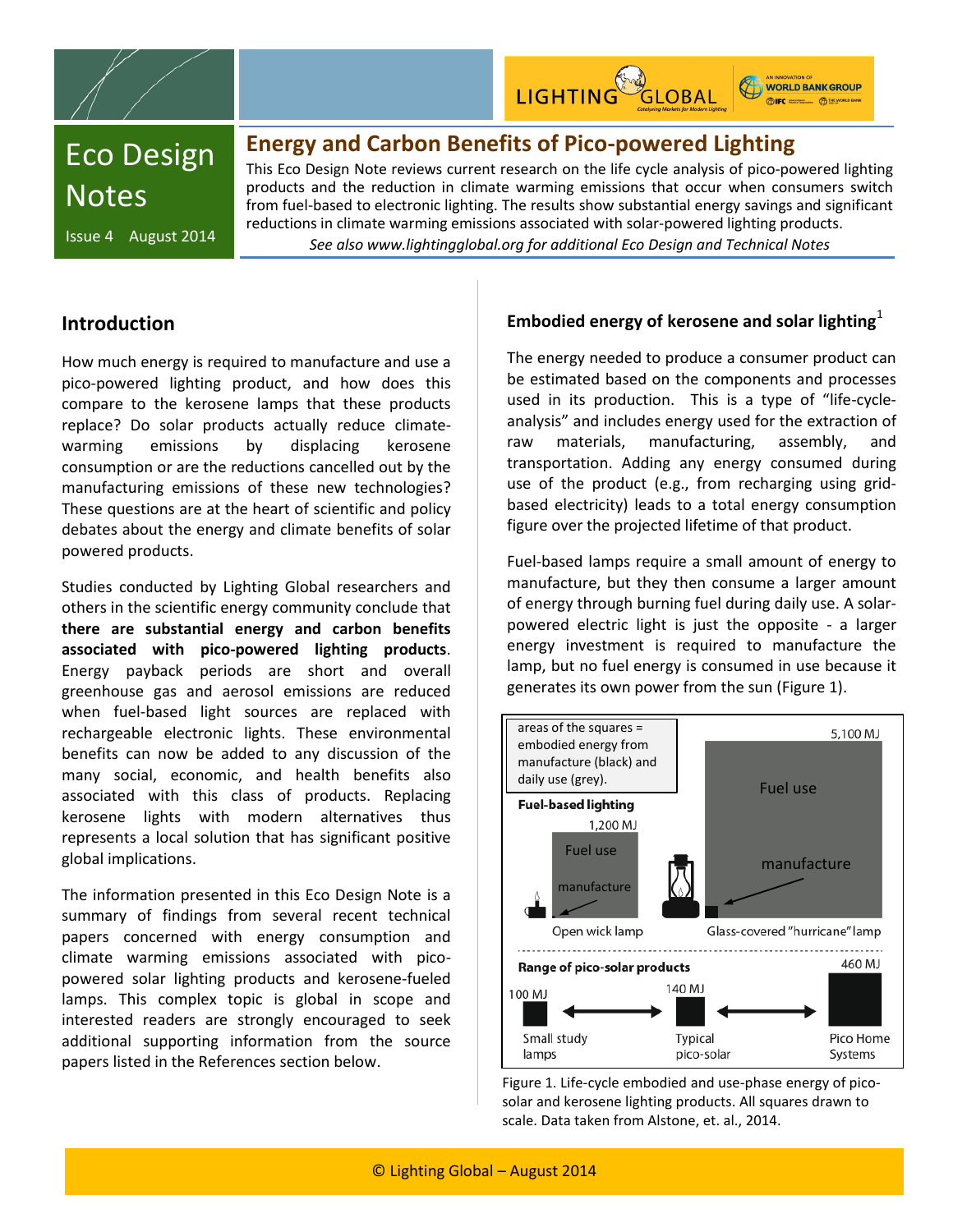#### **Tracking Progress from Technology Transitions**

The goal of energy life-cycle-analysis is to understand whether technology transitions (in this case, from fuelbased to modern lighting) make sense in global energy terms. Two related metrics can be used to make the assessment: energy payback and energy return on investment (EROI).

A key part of this analysis requires knowledge of the displacement rate of kerosene as consumers substitute electronic light sources for fuel-based lamps. Some consumers will stop using fuel-based lamps altogether, while others might simply add a solar light and keep using their fuel-based sources as well. A third case will see a reduction, but not elimination, of kerosene use. Research collected for this Note suggests a 50%-100% reduction in kerosene used for lighting when a consumer adopts an electronic alternative, depending on the context.

Another important factor is the useful lifetime of the pico-powered lighting product. The longer the product lasts, the more kerosene is offset. The analysis shown in Figure 1 compares the expected lifetime embodied and use-phase energy in several different *solar lighting products* to *simple wick lamps* and *hurricane lanterns* that use kerosene.

#### **Product lifetime and energy payback**

At some point a solar product will reach energy payback as the energy consumed in the manufacture and transportation of the device equals the energy offset by a reduction in kerosene consumption. The results show that the energy used to manufacture and use a pico-powered lighting product is small compared to the energy used by a kerosene lamp. **The simple energy payback from adopting pico solar is fast, with parity reached in only 1-3 months for products included in the study.**

#### **Energy Return on Investment (EROI)**

EROI builds on energy payback and is the ratio of energy saved to energy invested in new technology over the full lifetime. An EROI of 1 represents a product that saves exactly as much energy as the embodied energy it consumes. EROI over 1 means that, on net, less energy was used globally. The EROI ratios for pico-solar can be quite high, on the order of 15-45 (depending on the kerosene replacement scenario) for products with a 2-year lifespan, meaning that these products pay for themselves many times over from an energy perspective (Figure 2). Products that have useful lifetimes exceeding two years will have even higher EROI ratios. This underscores the considerable energy benefits associated with longer lifetime products.



**Figure 2:** Illustration of a prototypical use-case for replacing a kerosene lamp with pico solar. This illustrates a 2-year period of use but in practice the real lifetime for pico solar can be longer. Initially 140 MJ are "invested" as embodied energy in month 0, followed by energy savings in every month after from avoided fuel use. The total energy avoided over the period can be compared to the embodied energy for EROI. The net savings are the net effect on global fossil fuel consumption. The energy payback period in this case is 1 month, meaning the status quo use pattern that was avoided was 140 MJ per month.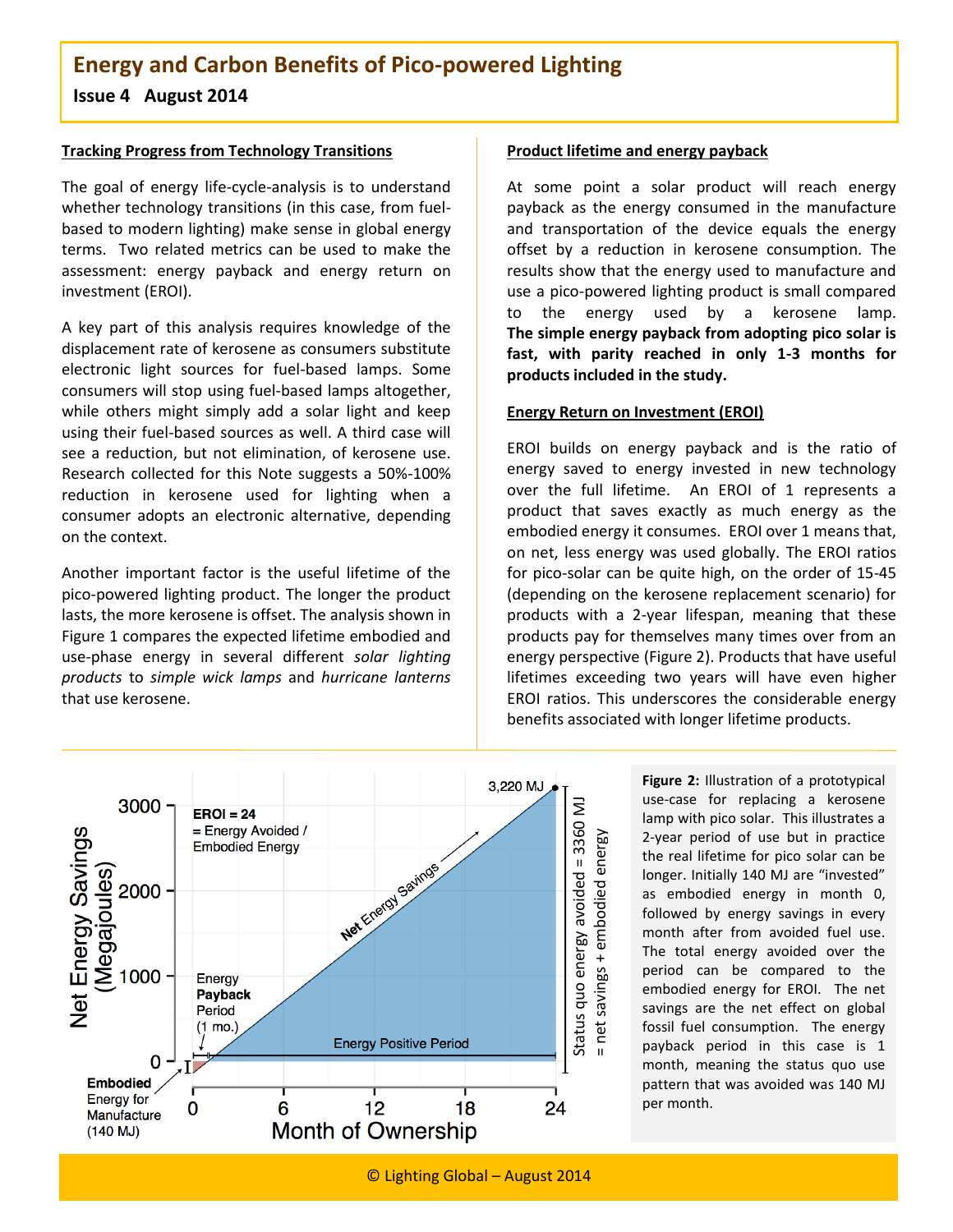### **Climate change and fuel-based lighting**<sup>2</sup>

From a simple energy perspective, the lower net energy embodied in pico-solar lighting products results in a net reduction of  $CO<sub>2</sub>$  emissions when these products replace kerosene-fueled lamps. The United Nations Environment Programme (UNEP) estimates that replacing all fuel-based lamps with modern energy efficient lighting would save 90 million tonnes of  $CO<sub>2</sub>$ annually. This situation is complex, of course, and emissions other than  $CO<sub>2</sub>$  occur during the manufacture and use of these lighting technologies. One type of emission in particular has been under-represented in the discussion concerning climate change and lighting. This emission is black carbon (BC).

### **Black Carbon (BC)**<sup>3,4</sup>

Black carbon is a fine particulate released by the inefficient combustion of kerosene, including notably from kerosene wick lamps. BC particles that escape the household (where the particles are associated with indoor air quality issues) remain airborne for only a few days, but during this time they are highly efficient absorbers of solar heat energy and thus have a fast and local atmospheric warming effect. Preventing these emissions can therefore very quickly remove this source of climate forcing, suggesting that picopowered lighting solutions can play a meaningful role in climate warming mitigation efforts beyond what is suggested by previous studies and the positive EROI described above.



Figure 3. A simple wick lamp emits light, heat,  $CO<sub>2</sub>$ , and soot in the form of black carbon.<sup>5</sup> Photo credit: Ajay Pillarisetti

### **Light from kerosene requires inefficiency**

When burning fuel for cooking, the best way to get the most heat is to burn the fuel as completely as possible. This means a blue flame where most of the fuel's hydrocarbon chains are combined with oxygen (oxidized), releasing  $CO<sub>2</sub>$ , water, and heat energy as byproducts of the reaction. The blue light of the flame comes from the plasma gases in the combustion as electrons transition from one quantum state to another.

Cooking with high efficiency combustion makes good use of the energy in the fuel but it does not generate much usable light. To get 'white' visible light with a broad spectrum from red to blue, the combustion must be constrained so that solid carbon particulate matter is released. These soot particles literally glow as they are carried upward in convective hot air currents, and it is this incandescent light that we see as the yellow flame in a simple wick lamp, hurricane lantern, or candle. Some of these particles will continue to oxidize (and be converted to  $CO<sub>2</sub>$  and water) and some will cool rapidly and be emitted as BC. Simple wick lamps in particular emit a large percentage of spent fuel as BC.

> Simple wick lamps emit 7-9% of the kerosene they burn as BC and are the worst offenders among kerosene-fueled lighting products. Due to better burner design, wick geometries, and protected flame columns, hurricane lamps burn their fuel more completely and emit less BC as a fraction of spent fuel (~1%). The particulate emissions, however, are still primarily heat-absorbing black carbon particles.

#### **Kerosene consumption and BC emission**

Attempts to calculate worldwide BC emissions from kerosene lighting rely on estimates of global kerosene fuel consumption. Country specific consumption rates and household survey data result in estimates ranging from 4 to 25 billion liters of kerosene consumed annually for lighting. In India, 25% of residential kerosene is used for lighting. In Africa the number is slightly higher at 29%. Approximately half of this consumption is used to fuel simple wick lamps.

An estimated 270,000 tonnes of BC are emitted annually as a result of these lighting-based emissions. This represents 20-25% of global diesel emissions or 10- 15% of emissions from solid fuels used for residential cooking.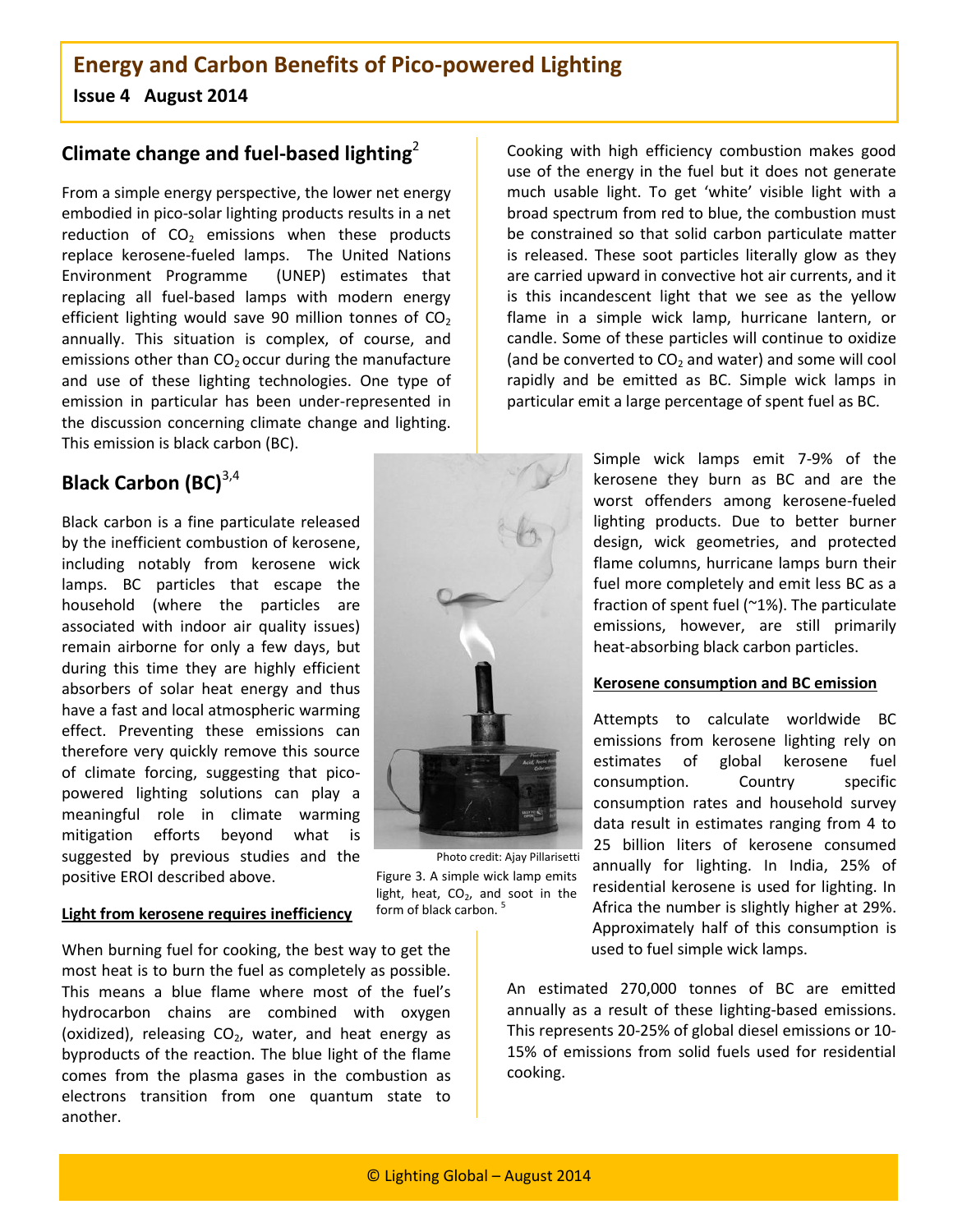#### **Black carbon and radiative climate forcing**

Radiative forcing, a common measure of climate impact, describes changes in the Earth's net energy balance as solar radiation is absorbed or reflected in the atmosphere. Carbon dioxide  $(CO<sub>2</sub>)$  is one of many gases that affect this balance. Solid aerosol particulates are another category, and among these black carbon stands out as one of the few that absorbs solar radiation and has a *positive* (warming) forcing effect on the climate. Other aerosols co-emitted from BC sources, including a significant portion of the particulate emissions from solid fuel cooking and diesel engines, are organic carbon compounds (OC) that reflect sunlight and therefore have a *negative* (cooling) climate forcing effect.

The aerosols emitted by simple wick lamps and hurricane lanterns are composed primarily of warming BC particles and have a very low fraction of cooling OC particles. These BC particles are typically emitted indoors and then carried outside by air currents (an estimated 90% escape outdoors), where they stay airborne for a few days before they settle to the ground. During this time they absorb sunlight and heat the atmosphere at a much higher rate than  $CO<sub>2</sub>$ . One gram of BC warms the atmosphere several hundred times more in its short lifetime than one gram of  $CO<sub>2</sub>$ warms the atmosphere in 100 years.

The local nature of BC emissions also means that BC climate forcing is regionally concentrated. Warming will be higher where the emissions are produced and this can be displayed as watts/ $m^2$  of direct radiative forcing (Figure 4).

### **Black carbon warming and CO<sup>2</sup> equivalencies**

Conservative estimates conclude that the annual greenhouse warming contribution of BC emissions from simple wick lamps and hurricane lanterns is equivalent to 240 million tonnes of  $CO<sub>2</sub>$ . To clarify what this means, the warming effect from fuel-based lighting is equal to the warming effect of 4.5% of annual United States  $CO<sub>2</sub>$  emissions or 12% of annual  $CO<sub>2</sub>$  emissions from India. *This is much larger than previous estimates that consider CO<sup>2</sup> emissions alone* and indicates the

substantial contribution that fuel-based lighting makes to human induced climate warming.

Reducing lighting-based BC emissions by 50% (as suggested by estimates for kerosene displacement from electronic lighting) would be equivalent to a 2.5 gigaton reduction in  $CO<sub>2</sub>$  over the next 20 years and could contribute significantly to climate change mitigation.



Fig 4. Direct BC radiative forcing from residential kerosene lighting (W/m2). $5$ 

### **Summary**

The analysis presented here shows that pico-powered lighting products require less energy to manufacture and operate than the kersosene-fueled lamps that they have the potential to replace. The energy input is shifted from the daily use of the lamp (burnt kerosene) to the manufacturing processes involved in the electronics industry. On an absolute scale, these energy inputs are at least an order of magnitude smaller for solar products and can occur in controlled manufacturing environments where human health and environmental considerations are both possible and more likely to occur.

This shift in energy use would also have a meaningful climate benefit that goes beyond the typical savings in